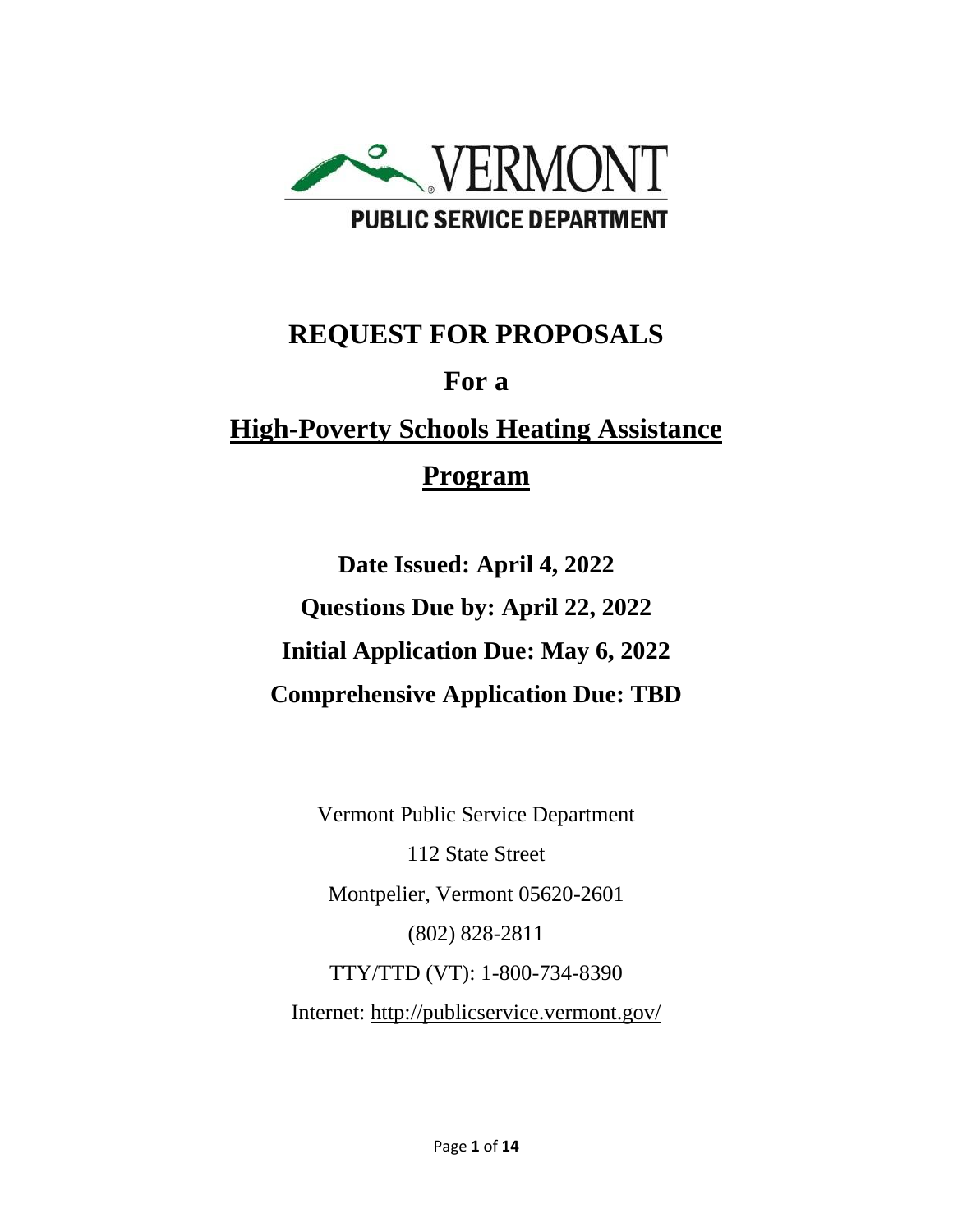#### **OVERVIEW:**

Vermont was awarded \$1.05 billion in Coronavirus State and Local Fiscal Recovery Funds (Recovery Funding) as part of the federal American Rescue Plan Act of 2021. The Governor's Recovery Plan is focused on transparent investments in key infrastructure needs including housing, broadband, wastewater and sewer systems, climate change prevention and mitigation, and economic development. The explicit objective of this Plan is to provide long term economic recovery opportunities to communities statewide, with a focus on those regions or counties struggling the most with job losses and declines in demographics and income levels.

The Clean Energy Development Board (CEDB) was allocated \$5 million of the Recovery Funding appropriated to the Public Service Department by the 2021 Vermont General Assembly. The CEDB designed five programs with this funding that offers relief to households, schools, and small businesses that experienced financial or health impacts from the pandemic. This request for proposals (RFP) is intended to provide assistance to schools that were disproportionately impacted by the pandemic with improvements that advance equitable funding across districts. There is \$2.5 million of federal American Rescue Plan Act (ARPA) funds available for grants to qualifying schools through this RFP.

The Public Service Department (PSD or Department) requests proposals from qualifying Vermont elementary and secondary schools for heating ventilation air conditioning (HVAC) system (including related controls and exhaust systems) repairs, replacements, and improvements that support those schools' ability to provide education and address educational disparities.

Through this RFP, the PSD plans to award grants for projects at eligible schools that (at a minimum):

- Improve health and safety through repairs, upgrades, and replacement of heating, ventilation, air-conditioning (HVAC) systems/components.
- Maximize long-term heating/utility cost savings, through repairs, upgrades, and replacement of HVAC systems and related components.
- Ameliorate the public health and the economic effects of the pandemic on schools negatively affected by the pandemic.
- Build a recovery that is strong, resilient, and increases equity with investments that promote growth and opportunity that have long-term effects
- Support COVID recovery to schools to address educational disparities

Projects eligible to be supported through this RFP shall:

- 1. Assist with school energy cost reduction though HVAC repairs, improvements, and/or the installation of new high efficiency pellet or woodchip boilers, furnaces, and or cold climate heat-pumps.
- 2. Maximize the displacement of fossil fuel use for space heating
- 3. Decrease the particulate emissions and inefficient use of wood fuel.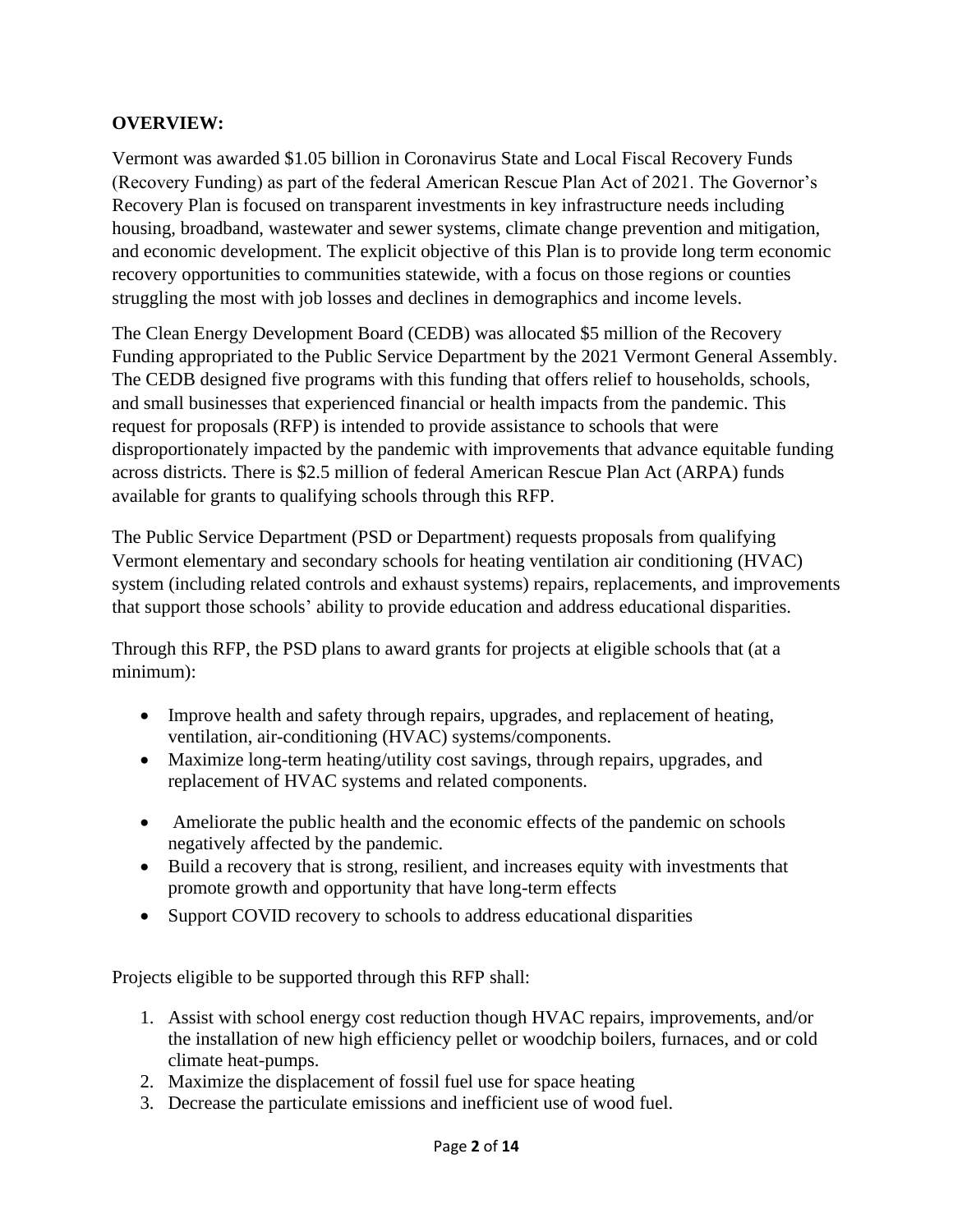**An applicant may only submit one proposal per qualifying school, however an applicant may be named on more than one proposal if the additional proposal(s) are for other qualifying schools. Additionally, an entity is allowed to be a sub-contractor on more than one proposal**. Proposals must be for qualifying schools based in Vermont. All incentives must be for the benefit of Vermont residents that meet a low- and moderate-income guidelines set by the PSD. Projects receiving grant awards and the subcontractors (subrecipients) retained by the contractor for the project(s) must complete the project(s) no later than December 31, 2026. **Funds cannot be used for projects that have already begun construction or for equipment purchases that have already been made**.

#### **PROGRAM SUMMARY:**

| <b>Award Description</b>          |                                                                                                   |  |  |  |
|-----------------------------------|---------------------------------------------------------------------------------------------------|--|--|--|
| <b>Recipient Eligibility:</b>     | Vermont Elementary or Secondary School with Title I                                               |  |  |  |
|                                   | eligibility                                                                                       |  |  |  |
| <b>Funding Type:</b>              | Program Grant                                                                                     |  |  |  |
| <b>Total Amount available:</b>    | \$2,500,000                                                                                       |  |  |  |
| <b>Maximum Grant:</b>             | \$250,000                                                                                         |  |  |  |
| <b>Minimum Grant:</b>             | \$25,000                                                                                          |  |  |  |
| <b>Cost Share Required from</b>   | Tiered based on poverty level of the school: 10% 25%, or                                          |  |  |  |
| recipients:                       | 45%                                                                                               |  |  |  |
| <b>Eligible Projects:</b>         | Installations of clean heating technologies.                                                      |  |  |  |
|                                   | Repairs and upgrades of HVAC systems (including                                                   |  |  |  |
|                                   | controls) for health and safety reasons and for energy                                            |  |  |  |
|                                   | cost reductions.                                                                                  |  |  |  |
|                                   | Necessary electric service and electric panel repairs when                                        |  |  |  |
|                                   | related to heating projects.                                                                      |  |  |  |
| <b>Clean Heating Technologies</b> | Pellet fueled heating appliances (boilers, furnaces) that                                         |  |  |  |
| <b>Allowed:</b>                   | are:                                                                                              |  |  |  |
|                                   | Highly efficient $(≥85%)$                                                                         |  |  |  |
|                                   | Low particulate emissions $\ll$ 2.0 grams per hour)                                               |  |  |  |
|                                   | Woodchip fueled heating appliances (boilers, furnaces)                                            |  |  |  |
|                                   | that are:                                                                                         |  |  |  |
|                                   | Highly efficient $(≥80%)$                                                                         |  |  |  |
|                                   | Low particulate emissions $(\leq 2.0$ grams per hour)<br>On-site wood pellet/chip storage systems |  |  |  |
|                                   | Cold-climate heat pumps (air or ground source)                                                    |  |  |  |
|                                   | Heat pump hot water heaters                                                                       |  |  |  |
|                                   |                                                                                                   |  |  |  |
| <b>Additional Grant Program</b>   | An on-site particulate emission monitoring system will be                                         |  |  |  |
| <b>Proviso</b>                    | installed (outdoors) with each project that receives grant                                        |  |  |  |
|                                   | funding where wireless internet is available. The                                                 |  |  |  |
|                                   | associated equipment will be included as part of the grant                                        |  |  |  |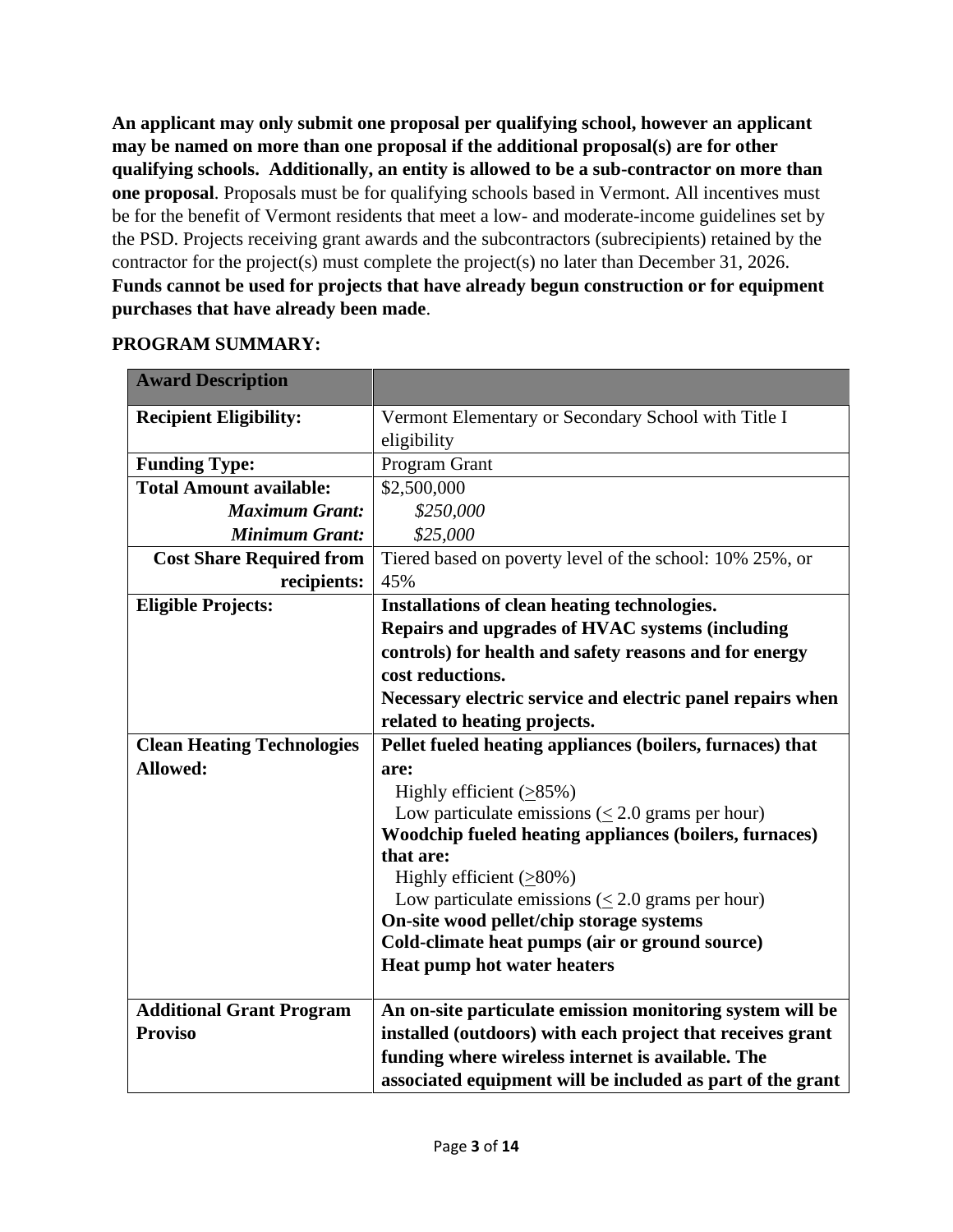|  | and will not need to be included in budgets that are<br>submitted as part of the application process. |
|--|-------------------------------------------------------------------------------------------------------|
|  |                                                                                                       |

#### **SUBMITTING THE APPLICATION**

**This grant program will include a two-step application process. An Initial Application will need to be submitted. Initial applications will be reviewed and a selection of applications will be invited to submit a Comprehensive Application. Applicants will be notified of their selection before the end of May 2022. Being invited to submit a Comprehensive Application is not a confirmation of funding for an applicant's project. The intent will be to invite Comprehensive Applications for projects totaling slightly more funds than are available (e.g. \$3 million of applications for which \$2.5 million can be awarded).**

**Initial Applications must arrive at the Public Service Department (PSD) office by 4 p.m. on**  Friday, **May 6, 2022.** Applications can be mailed or emailed. Applicants should allow adequate time to ensure receipt of their proposal by the deadline if mailing in a hard copy. Proposals received after this time and date will not be considered. Information for what information to be included in the Initial Application is below on page 6 of this RFP and on the Initial Application form attached as Appendix A.

Comprehensive Applications submission deadlines will be determined and will be clearly stated in solicitation for applicants selected to apply for the Comprehensive Application. Information for what information to be included in the Comprehensive Application is below on pages 6-8.

Any questions regarding this RFP should be submitted in writing, preferably by email, with the subject line, "High-Poverty Schools Heating Assistance RFP Question." Questions are due by close of business, Friday, April 22, 2022 and will be answered comprehensively at [the](http://publicservice.vermont.gov/announcements/rfps) CEDF web site [\(http://publicservice.vermont.gov/renewable\\_energy/cedf](http://publicservice.vermont.gov/renewable_energy/cedf) ) alongside this RFP by Tuesday, April 26, 2022.

Proposals and questions should be addressed to:

Christopher Heine Clean Energy Program Specialist Vermont Public Service Department 112 State Street Montpelier, VT 05620-2601 Phone: (802) 828-8198 Email: [christopher.heine@vermont.gov](mailto:christopher.heine@vermont.gov)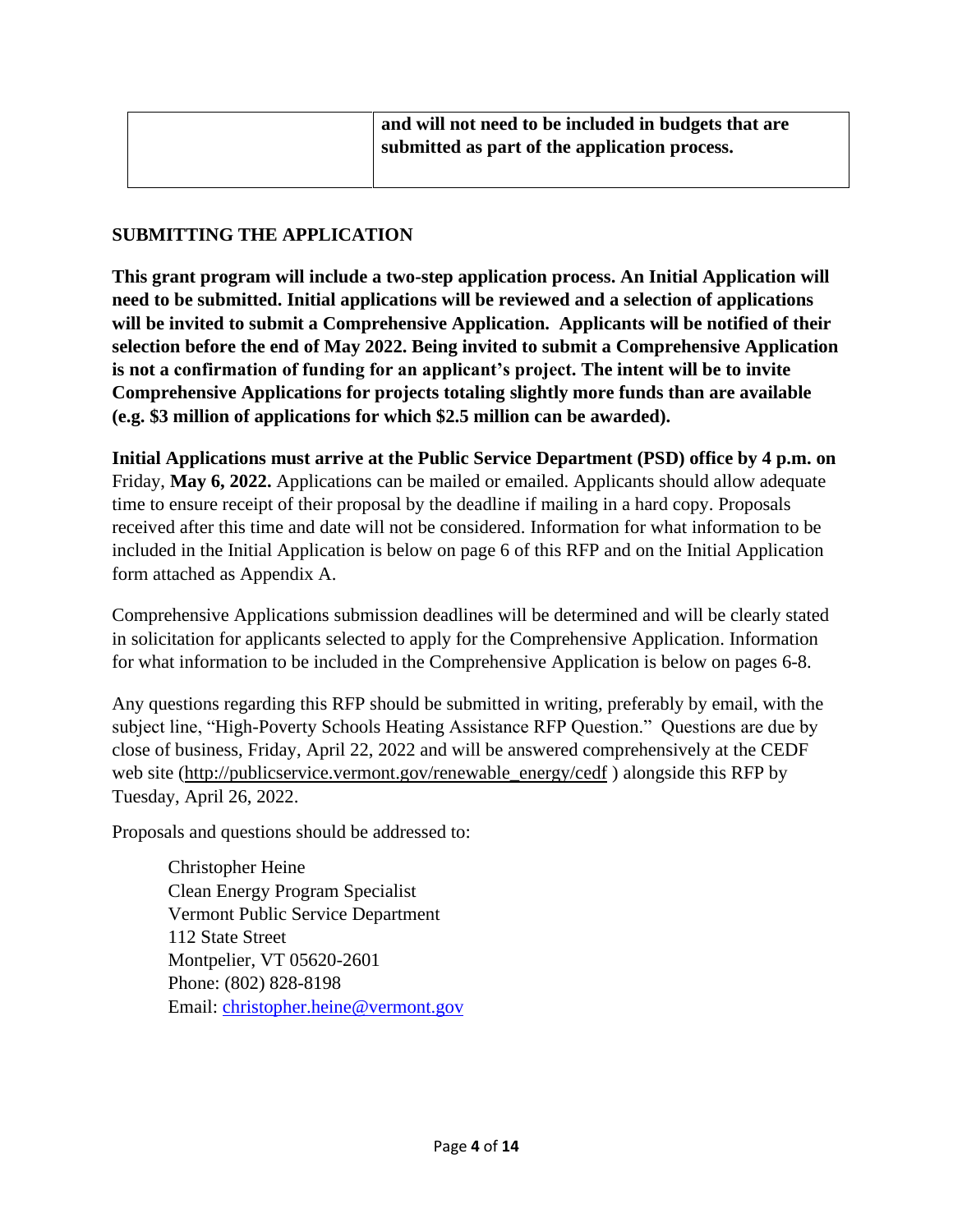# **INFORMATION FOR APPLICANTS**

**General Information:** While only one proposal may be submitted per school, subrecipients (e.g. HVAC contractors) may be included in more than one proposal.

**Term**: The projects funded under this solicitation should be operational and completed on or before December 31, 2026.

**Reporting:** Reporting shall be required for all projects receiving an award. Reporting shall include quarterly progress reports as well as a final report submitted within three months of the grant end date or by January 30, 2026, whichever is comes first.

Quarterly reports and a final project report shall include expenditures made, specific activities, and results. Five percent of grant funds will be held back until the final report has been received and approved by the PSD

**Cost Share**: Applicants will be required to demonstrate cost share as part of the project. That cost-sharing should be indicated in the application. A letter of commitment identifying the cost share and its source of funding shall be included as part of the Comprehensive Application. For example, if an applicant has received a commitment from an organization to provide funds that cover part of the cost for the project, the applicant must provide a copy of the commitment letter.

**Exclusions**: All projects must be based in Vermont and for the benefit of Title I eligible schools in Vermont. Funds cannot be used for projects that have already begun construction or for equipment purchases that have already been made or ordered.

**Revisions**: The PSD reserves the right to make necessary changes to this RFP at any time including termination of the program if in the best interest of the State.

# **INFORMATION REQUIRED FROM APPLICANTS**

#### **I. Initial Application**

**An initial application (attached as Appendix A) must be completed for projects to be considered for grant funding. The grantee will need to match no less than 10% of the project's total cost. All grant funds (including match) must be used for activities related to the project during the grant period (cash or time spent on the project prior to the grant period cannot be applied as matching funds). Projects that receive grant funding must be completed on, or prior to, December 31, 2026.**

**Applicants must submit a hard signed copy or an electronic copy of the application to Christopher Heine the Vermont Public Service Department. Applications must arrive prior to the deadline.**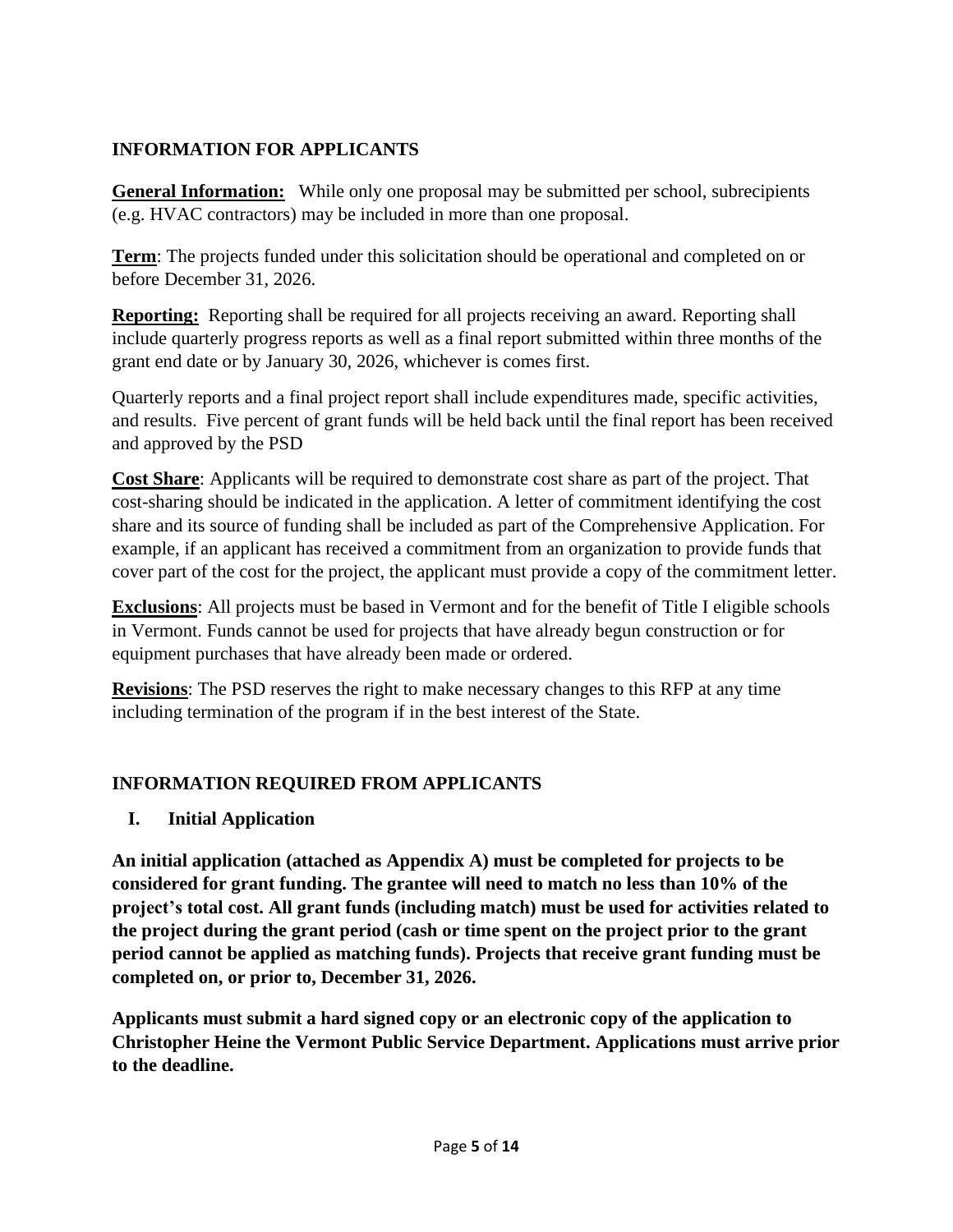**Initial Applications will be reviewed and scored and those applications that best meet the objectives for the program will be invited to submit a Comprehensive Application. See "Evaluation Criteria" on page 8-9 for scoring criteria. School Districts/School Unions that submit more than one application may be asked to prioritize their applications based on highest need due to limited funding availability.** 

# **II. Comprehensive Application**

**NOTE: This information will only be required to be submitted if an applicant after submitting an Initial Application, is invited to submit a Comprehensive Application. Applicants may not submit a Comprehensive Application prior to or in lieu of submitting an Initial Application.**

Comprehensive Applications should be prepared simply and economically, providing a straightforward, concise description of the applicant's ability to meet the requirements of the RFP. Fancy bindings, colored displays, promotional materials, and so forth are not desired. Emphasis should be on completeness and clarity of content.

Comprehensive Applications should be no longer than 10 pages, with no less than a 12-point font and one-inch margins. Resumes, letters of support, and the Budget Worksheet, or appendixes **do not** count toward the 10-page limit. The Summary Page and all other information count towards the 10-page limit.

#### *A. Summary Page - Comprehensive Applications must include a one-page summary that includes the following four items:*

- 1. **Project Title** Provide a descriptive title for the project.
- 2. **Identification of Applicant Organization** State the full name and address of the school or school district responsible for the Application and list the main contact and their contact information.
- 3. **Project Description** that shall include, at a minimum:
	- **Statement of Need** describing the need this project will address. Include data to demonstrate the need and cite the source of the data.
	- **Population Served** including number and demographic characteristics of those served.
	- **Results** including a description of the measurable proposed impacts of the project, with at least three (3) performance measures that will be tracked and reported. Wherever possible, include baselines and goals for each performance measure.
	- **Evaluation** describing the data collection, analysis, and quality assurance measures you will use to assure ongoing, effective tracking of grant requirements and outcomes.
	- **Equity Impact** describing how this project will help build a just, equitable and sustainable COVID-19 recovery and how disproportionate impacts of inequities are addressed.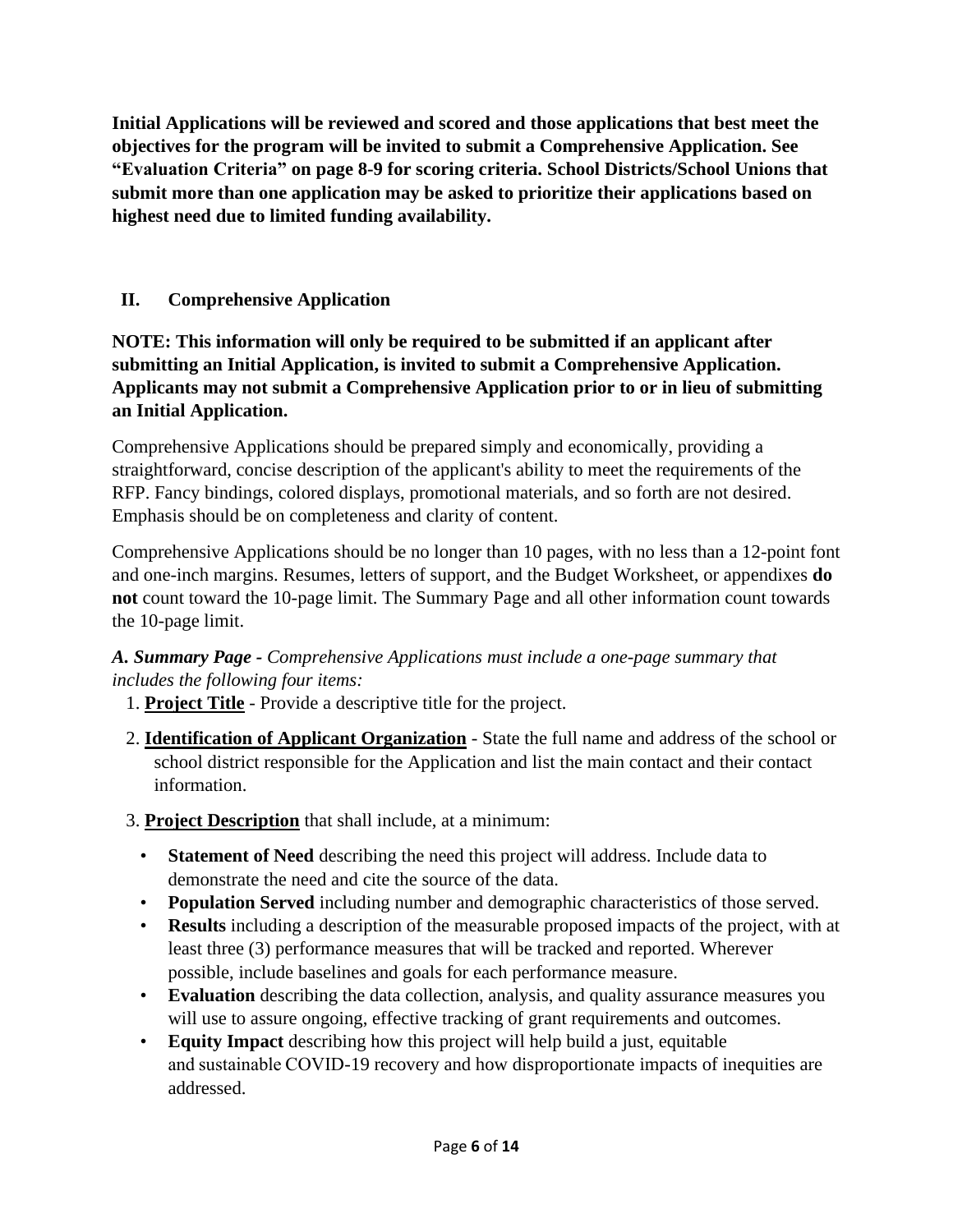- **Budget** including any other possible funding for the project.
- **Cost savings describing the projected fuel and/or electricity savings.**
- **Energy Savings describing the projected fuel and/or electricity to be saved.**
- **Special Considerations** describing any other information that might assist the State in its selection.
- 4. **Signature** Please sign to indicate you have read and acknowledge all of the conditions of this request for proposals, and that, to the best of your knowledge, the information you have supplied is accurate. Electronic signatures are allowed.

#### *B. Project Narrative*

Describe the project for which funding is requested. Provide a statement of to the project's goal(s) and objectives. Describe what the project will accomplish if successful. State why this project should receive PSD grant funding and whether the project would happen without PSD grant funding.

# *C. Personnel*

While applicants are not expected to have demonstrable knowledge, skills, and experience as it relates to the required work of the proposal, personnel contracted for the project should be experienced in the technologies proposed for the project Proposals should include a description of the subrecipient's (e.g., contractor's) prior experience in all areas relevant to the proposed program. The proposal must identify all persons that will be contracted for the proposed project by skill and qualifications. Identify key personnel by name and title and provide their prior experience (if resumes are included, they **do not** count toward the 10-page limit). Subcontractors (if known) must be listed, including the firm name and address and contact person, and complete description of work to be subcontracted. Include descriptive information concerning subcontractor's organization and abilities.

# *D. Work Plan & Timeline*

Describe in narrative form the plan for accomplishing the work required to create and deploy the project. Include a description of any activities in support of the proposal that have already been completed or are in process.

Describe the plan for project oversight, quality assurance measures, and financial management, and which team member(s) will have these responsibilities.

Provide a timeline for the project development and implementation.

# *E. Budget*

The Department will provide a budget worksheet to those applicants that are selected for the Comprehensive Application stage of the program.

# *F. Additional Information*

Proposals must include information described in sections A-F above. In addition, proposals can include any other pertinent and important information.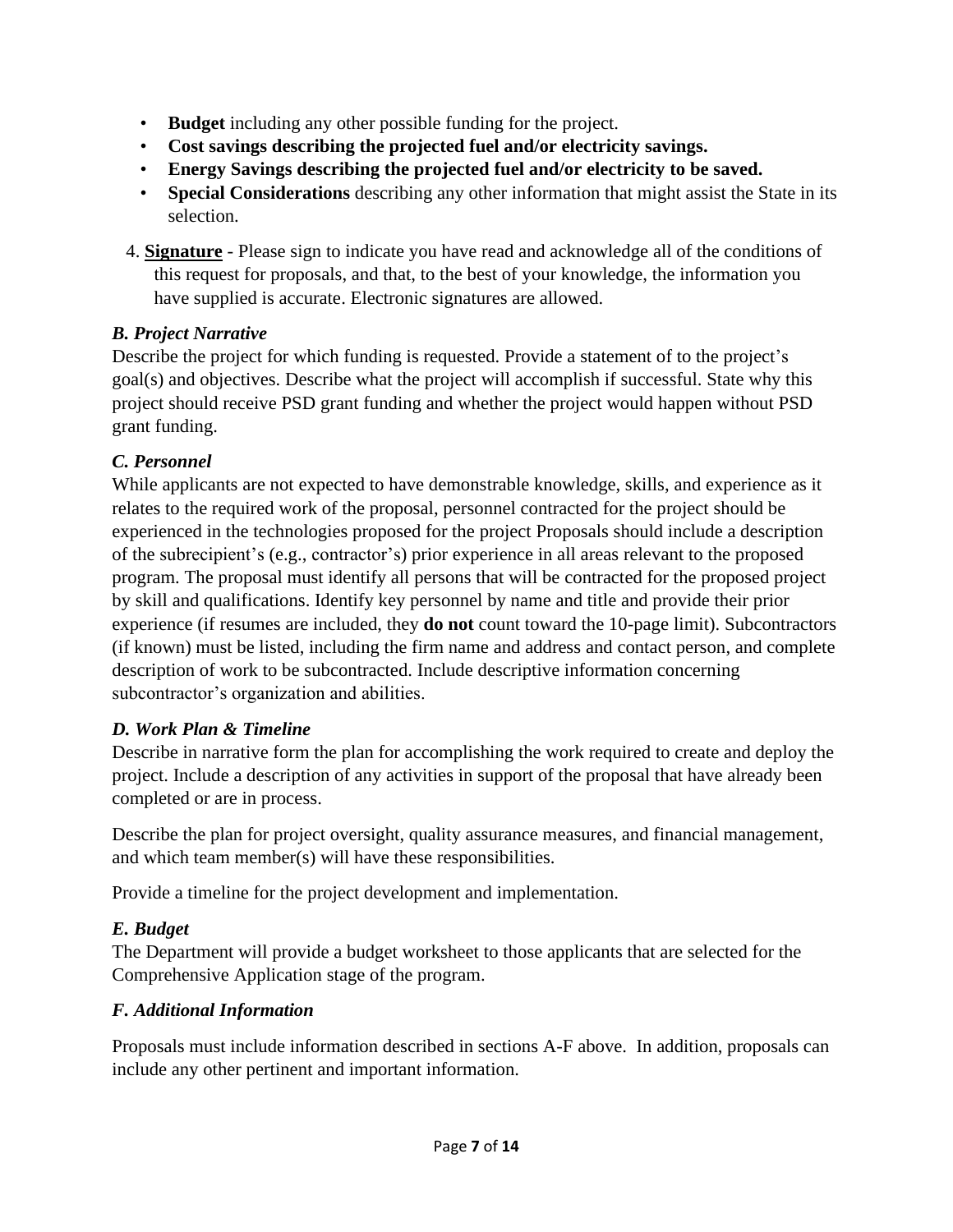#### **METHOD OF AWARD**

Awards will be made in the best interest of the State. All other considerations being equal, priority will be given first to projects that include projects in regions or counties struggling the most with job losses, declines in demographics and income levels. Priority will also be given to those projects developed in coordination with other planned infrastructure development for the greatest transformative impact. Qualitative determinations will be made regarding community need and community impacts. Scoring will not be numerical.

- 1. **Evaluation Criteria**: A selection committee will review, analyze and rank all submittals based on their response to the information requested. At a minimum, the selection process will include the following criteria in the evaluation of proposals. These criteria are not necessarily listed in order of importance:
	- Need
	- Population served
	- Measurable results and evaluation
	- Equity Impact
	- Geographical Equity
	- Opportunities for coordinated projects
	- Project's leverage of/coordination with other projects, programs, or funding
	- Energy/fuel savings
	- Project's potential for energy cost savings
	- Use or adoption of renewable fuels for heating
	- Increase in the health and safety of students and staff of the school
	- Increase of local business revenue cycles within Vermont
	- Community involvement and acceptance of the project

#### **2. Experience & Qualifications of applicant and sub-contractors (if known):**

- Knowledge and experience in the relevant project area, including successful experience with similar projects
- Demonstrated ability to complete project on time, on budget, and to complete the reporting requirements
- Previous experience with state and/or federal contracts or grants

#### **3. Budget:**

- Budget line items and amounts are sufficiently described and justified to explain the necessity of each item
- Costs are reasonable and competitive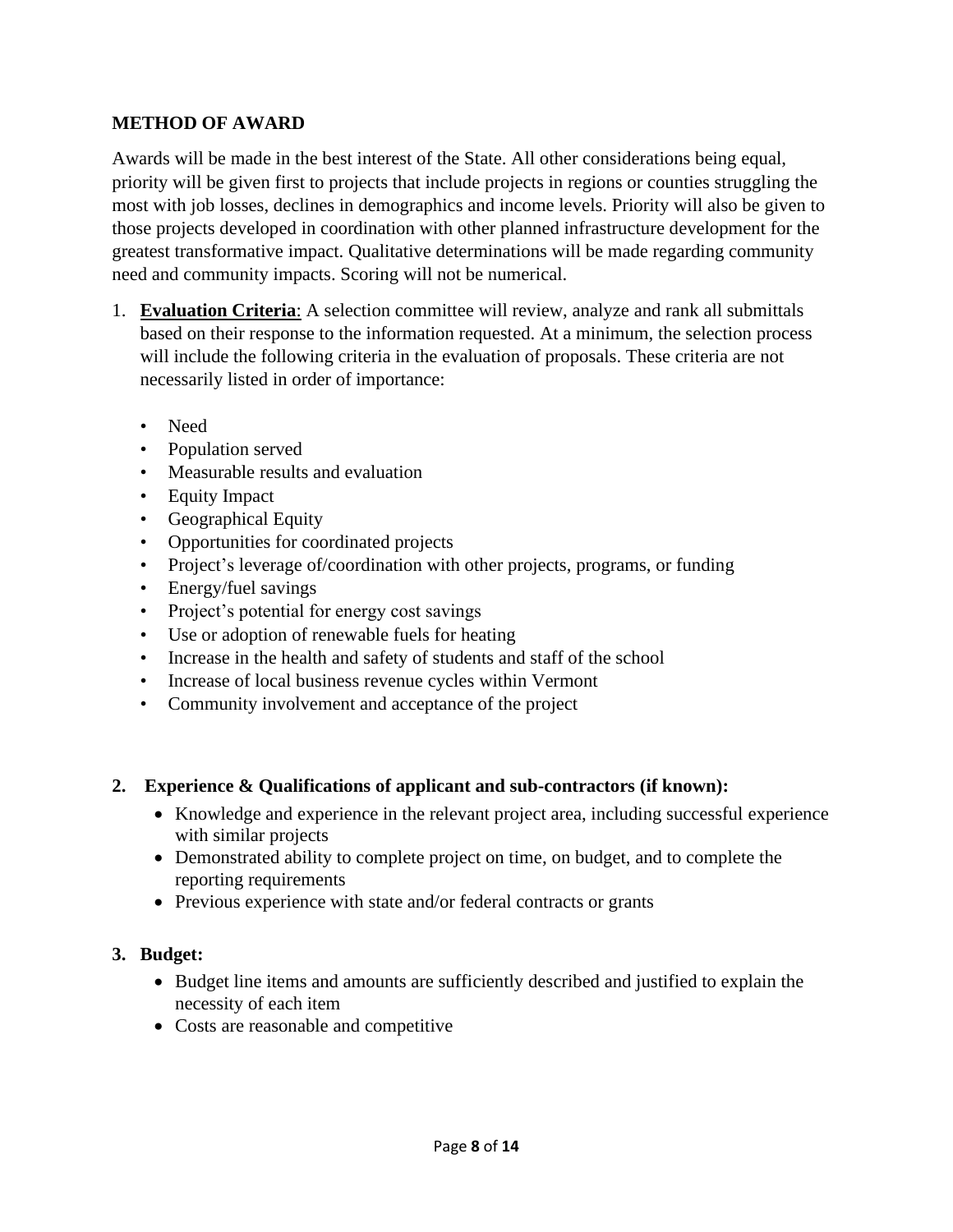#### **GENERAL TERMS AND CONDITIONS**

- 1. Projects funded through this RFP must comply with Section 106 of the National Historic Preservation Act. While energy improvements to historic buildings are greatly encouraged, they must be carefully planned to avoid unintended consequences. Funded work must not harm or destroy historic buildings or archeological sites that are eligible for or listed on the National Register of Historic Places. Some buildings that are over 50 years old are likely to meet National Register criteria. The Vermont Division for Historic Preservation can provide information on National Register status, appropriate treatments for improving energy performance in historic buildings, and a list of preservation consultants who can assist applicants in planning their projects. Generally, thermal energy measures and residential stove and boiler/furnace upgrades will meet preservation guidelines. Applicants may want to consult the Division's website at [www.historicvermont.org](http://www.historicvermont.org/)
- 2. The PSD reserves the right to reject any and all proposals received as a result of this RFP for any reason, to waive minor irregularities in any proposals received, and to negotiate with any party in any manner deemed necessary to best serve the interests of the State.
- 3. The PSD shall not be responsible for any costs incurred by any party in preparation of any proposal submitted in response to this RFP.
- 4. The PSD reserves the right to amend or cancel this RFP at any time if the best interest of the State requires such action.
- 5. News releases pertaining to this RFP, grant award, or the project shall not be made without prior written approval from the PSD.
- 6. All parties submitting proposals shall be Equal Opportunity Employers. During the duration of the performance any grant agreement resulting from this RFP, the awardee shall comply with all federal, state and local laws respecting non-discrimination in employment.
- 7. After a grant agreement is executed, the PSD will reimburse the contractor(s) for actual work performed and expenses incurred up to the specified grant amount. Specific payment provisions will be arrived at upon mutual agreement of the parties. All payments will require the submission of an itemized billing of work performed to date in sufficient detail to justify payment. Final payment will require the submission of a final report.
- 8. Insurance: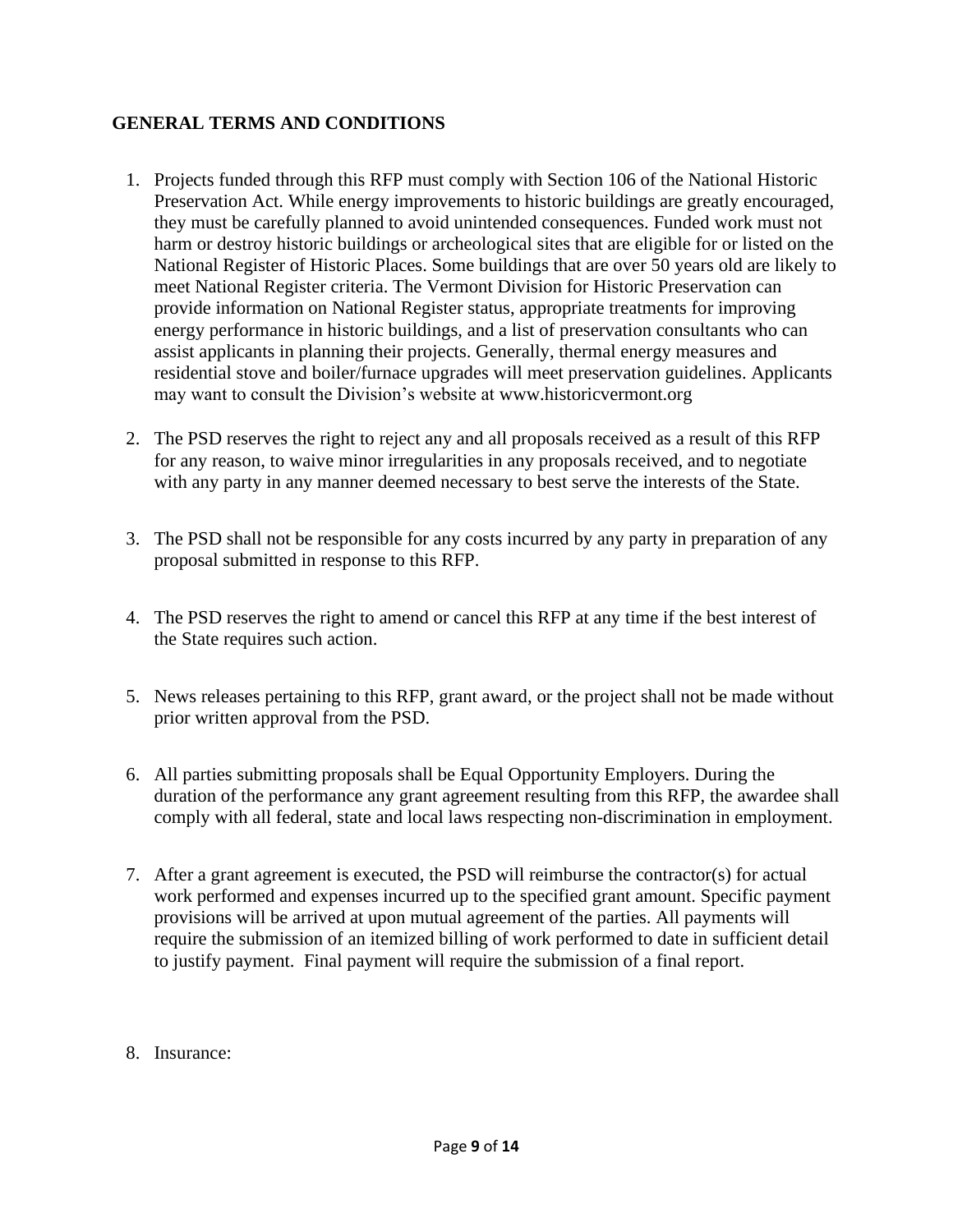- a. *Workers Compensation*: With respect to all operations performed, the awardee shall carry workers' compensation insurance in accordance with the laws of the State of Vermont.
- b. *General Liability and Property Damage*: With respect to all operations performed under the grant, the awardee shall carry general liability insurance having all major divisions of coverage including, but not limited to:
- c. Premises Operations
- d. Products and Completed Operations
- e. Personal Injury Liability
- f. Contractual Liability
- g. The policy shall be on an occurrence form and limits shall not be less than:
- h. \$1,000,000 per Occurrence
- i. \$1,000,000 General Aggregate
- j. \$1,000,000 Products/Completed Operations Aggregate
- k. \$ 50,000 Fire/ Legal/Liability
- l. *Automotive Liability:* The awardee shall carry automotive liability insurance covering all motor vehicles, including hired and non-owned coverage, used in connection with the Agreement. Limits of coverage shall not be less than: \$1,000,000 combined single limit.

#### **m. The awardee shall name the State of Vermont and its officers and employees as additional insureds for liability arising out of this Agreement.**

- 9. The PSD and the State assume no liability in any fashion with respect to this RFP or any matters related thereto. All prospective contractors and their subcontractors or successors, by their participation in the RFP process, shall indemnify, save and hold the State and its employees and agents free and harmless from all lawsuits, causes of action, debts, rights, judgments, claims, demands, damages, losses and expenses or whatsoever kind in law or equity, known and unknown, foreseen and unforeseen, arising from or out of this RFP and/or any subsequent acts related thereto, including but not limited to the recommendation of a contractor and any action brought by an unsuccessful applicant.
- 10. All grant awards are subject to the availability of funding.
- 11. All funding for contract awards will be federal American Recovery Plan Act (ARPA) funds and therefore all ARPA fund requirements and restrictions will apply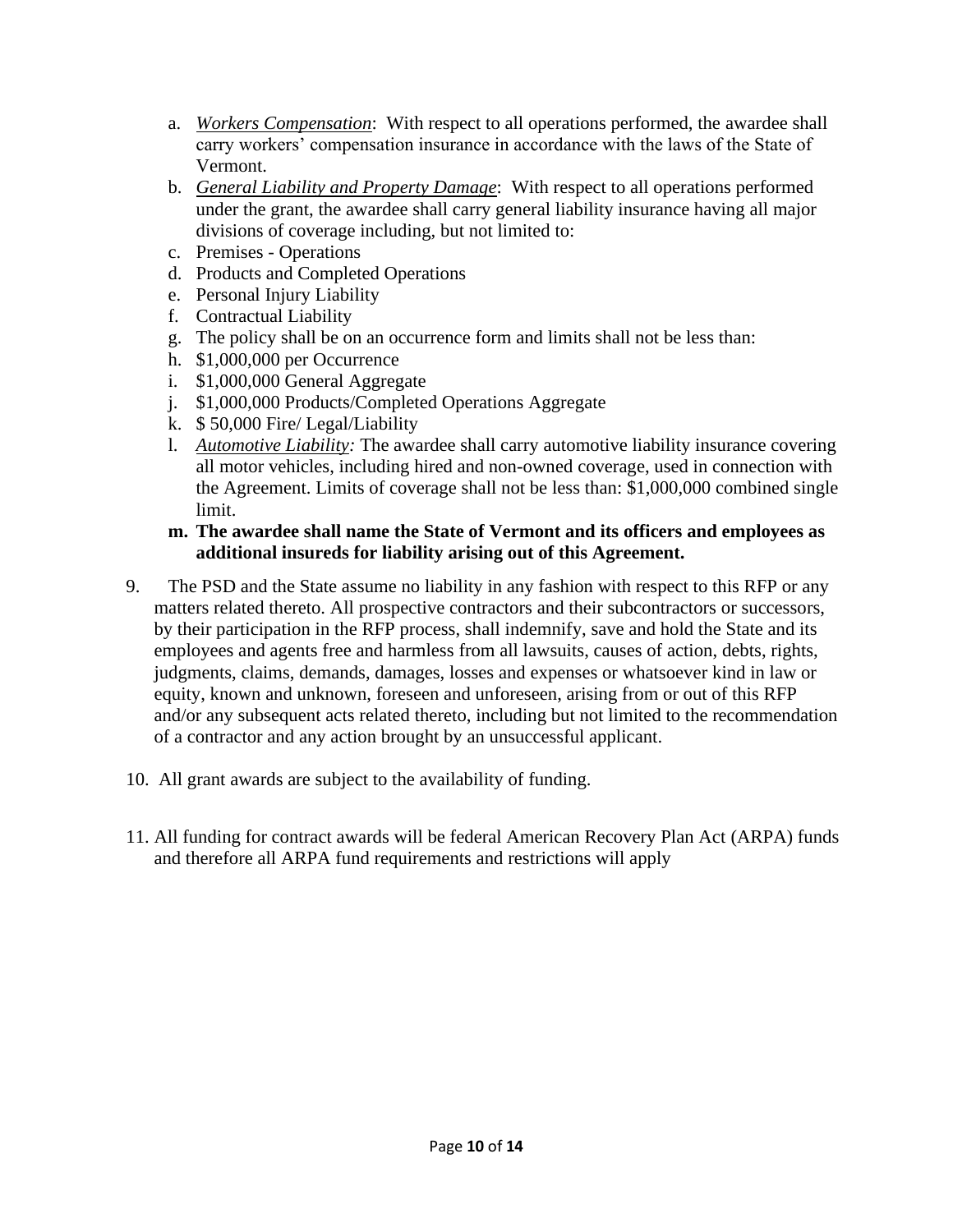Appendix A

# Initial Application **High-Poverty Schools Heating Assistance Program**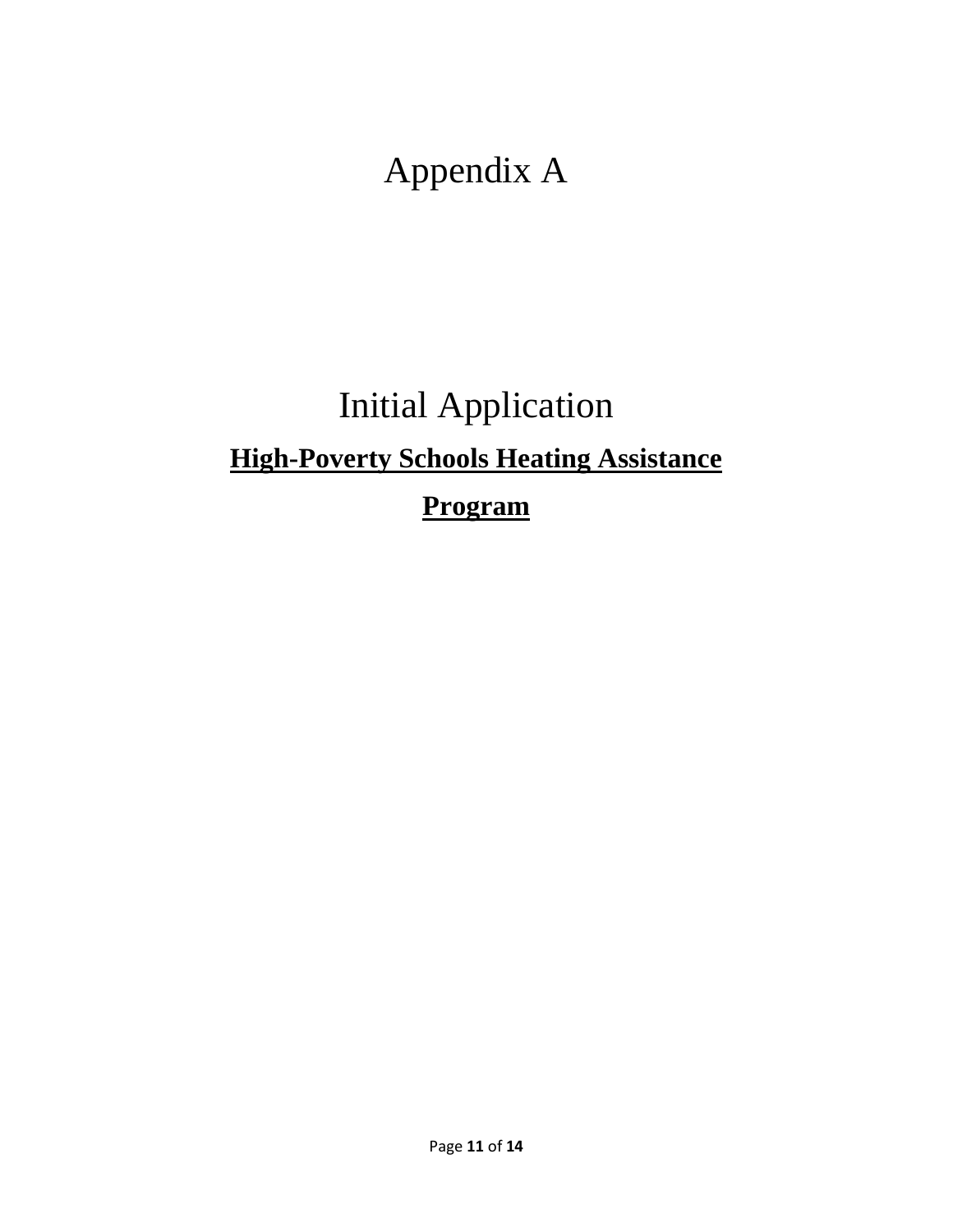# **Initial Application**

Please fill out each section below to the best of your knowledge/ability, print and sign. Send either a signed original to the address below and/or email an electronic copy to [christopher.heine@vermont.gov.](mailto:christopher.heine@vermont.gov)

Christopher Heine Public Service Department 112 State St. Montpelier, VT 05620

| <b>School Name:</b>           |  |
|-------------------------------|--|
| <b>School District/Union:</b> |  |
| <b>Applicant Name:</b>        |  |
| Email:                        |  |
| Phone:                        |  |
| Title:                        |  |

**Authorized Representative (if different applicant)**

**Proposed Project Description**: **(**Please include a list of tasks to complete project; project timeline including estimated start and completion dates; Personnel that will be responsible for the completion of the above should be identified.)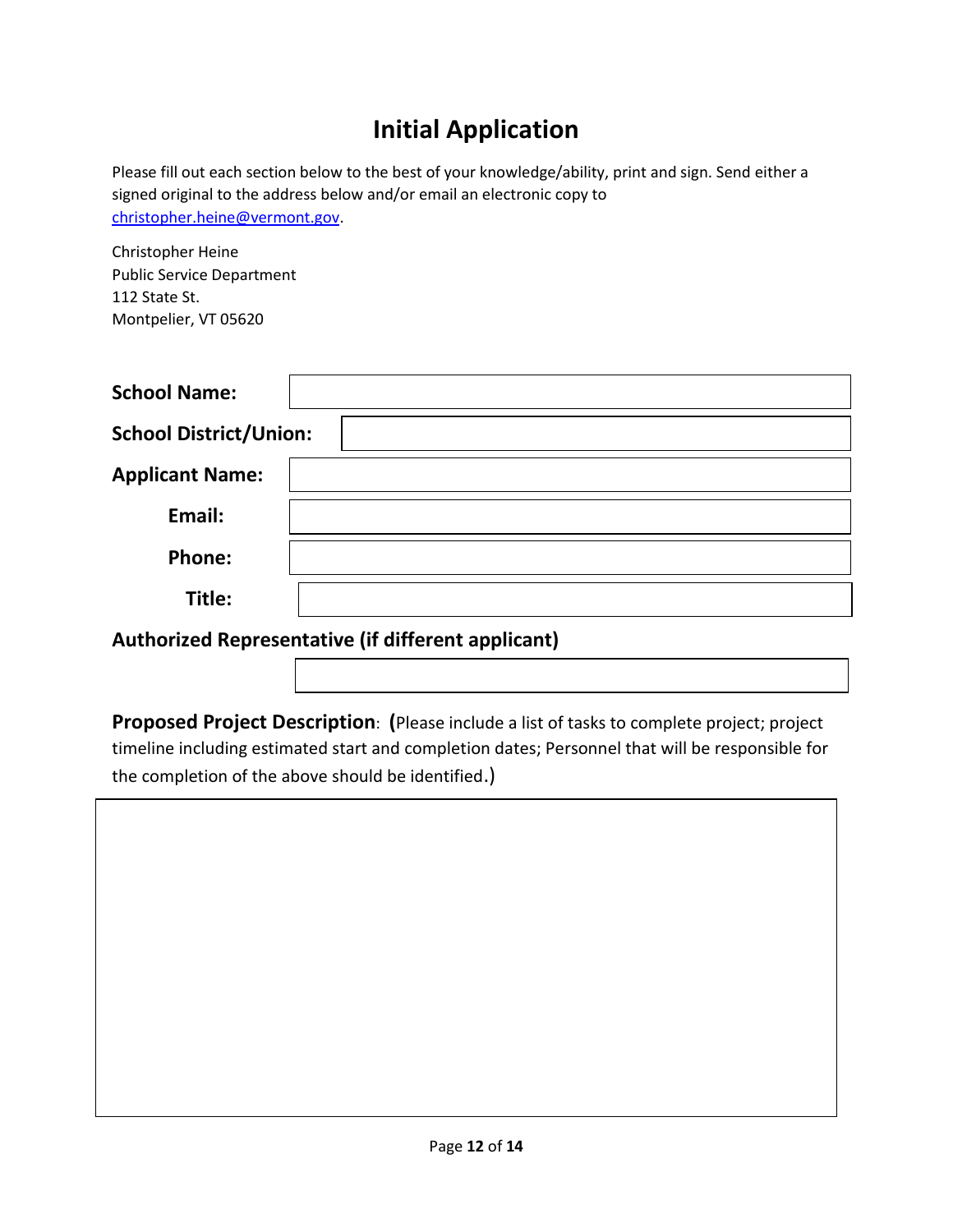# **Estimated Total Project Cost:**

**Funds Requested:**

# **Source for matching funds:**

(**Matching funds of no less than 10% required.** Describe source of funds, including pending and projected funds. Describe whether there is an outstanding request or request yet to be made for any of the funds and the likelihood of receiving funds; include expected timelines for confirming pending sources of requested funds)

**Approvals Required** (include a brief description of any town or school approvals received or needed for project):

**Permitting Required** (include a list of permits to be obtained for the project)**:**